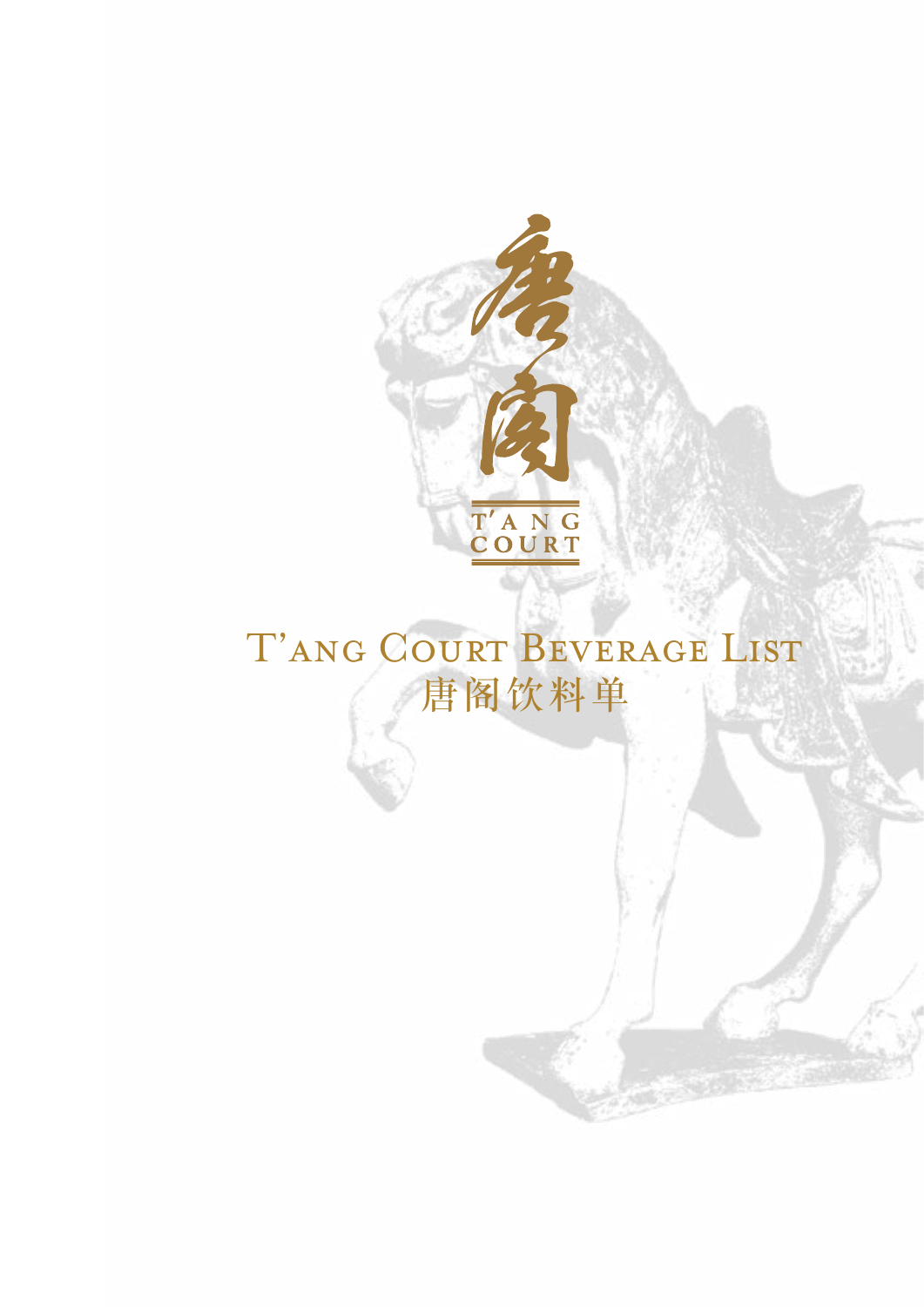## Chinese Rice Wine 黄酒

| Guyue Longshan 20 Years<br>古越龙山 20年                    |     | 630                       |
|--------------------------------------------------------|-----|---------------------------|
| Kuaijishan Dry Original 2009<br>会籍山绍兴元红酒 2009          |     | 680                       |
| Shikumen Classic 20 Years<br>上海石库门老酒经典 20 年            |     | 730                       |
| Pagoda Original Rice Wine 2007<br>塔牌 2007 朝元歌          |     | 980                       |
| Guyue Longshan 30 Years<br>古越龙山 30年                    |     | 1,330                     |
| Chinese Spirits<br>白酒                                  |     |                           |
| Jian Nan Chun<br>剑南春 52 度                              |     | 1,180                     |
| Wen Jun<br>文君酒 52 度                                    |     | 1,450                     |
| Shui Jing Fang<br>水井坊 52 度                             |     | 1,750                     |
| Lu Zhou 1573<br>泸州国窖 1573 52 度                         |     | 2,450                     |
| Wu Liang Ye<br>五粮液 52 度                                |     | 2,250                     |
| Mao Tai<br>茅台 53 度                                     |     | 6,800                     |
| CUP(杯)<br>Single Malt Whisky<br>单一麦芽威士忌<br><b>35ML</b> |     | Bottle(瓶)<br><b>700ML</b> |
| Glenfiddich 18 Years<br>格兰菲迪 18年                       | 55  | 900                       |
| Glenfiddich 21 Years<br>格兰菲迪 21年                       | 105 | 1,800                     |
| Glenfiddich 22 Years<br>160<br>格兰菲迪 22年                |     | 2,800                     |
| Glenfiddich 23 Years<br>格兰菲迪 23 年<br>18 <sub>O</sub>   |     | 3,000                     |
| Balvenie Whisky 15 Years<br>百富威士忌 15 年                 |     | 2,000                     |
| Balvenie Whisky 21 Years<br>百富威士忌 21 年                 |     | 2,500                     |

Bottle(瓶)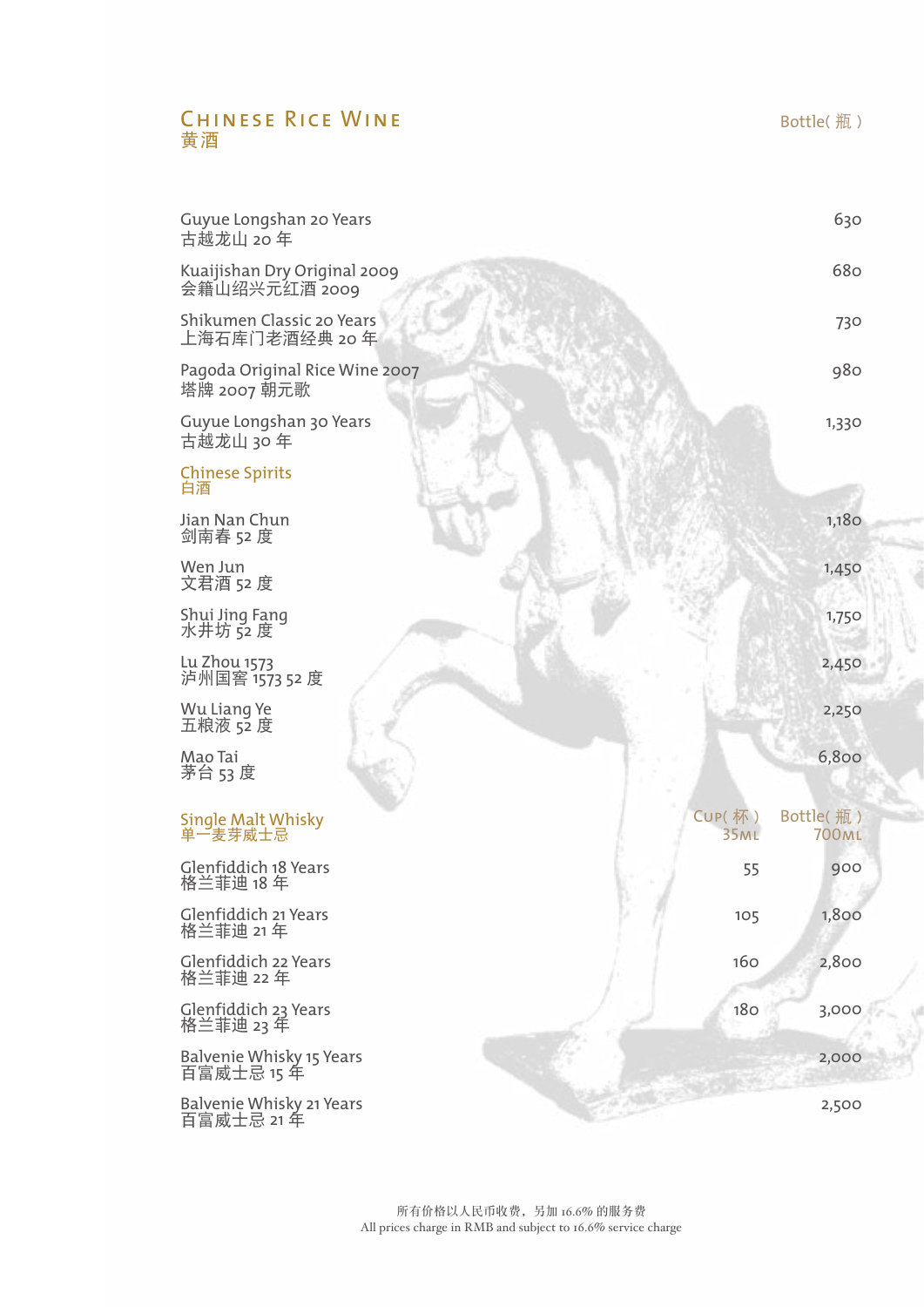# Beer 啤酒

75

75

75

75

95

85

85

| Snowflake |  |
|-----------|--|
| 雪花花脸      |  |

Tsing Tao 金青岛

Heineken 喜力

Asahi Super 朝日

Erdinger Dunkel 艾丁格黑啤

Hoegaarden 福嘉白啤

Non-alcoholic Beer 无醇啤酒

# Mineral Water 矿泉水

#### Still Water 天然矿泉水

| Acqua Panna<br>普娜                       | 250ml / 750ml | 65/95   |
|-----------------------------------------|---------------|---------|
| Nongfu Spring Natural<br>农夫山泉           | 350ml / 750ml | 65/95   |
| Sparkling<br>气泡矿泉水                      |               |         |
| San Pellegrino<br>圣培露                   | 250ml / 750ml | 65/95   |
| Nongfu Spring Sparkling Natural<br>农夫山泉 | 350ml / 750ml | 65 / 95 |
|                                         |               |         |